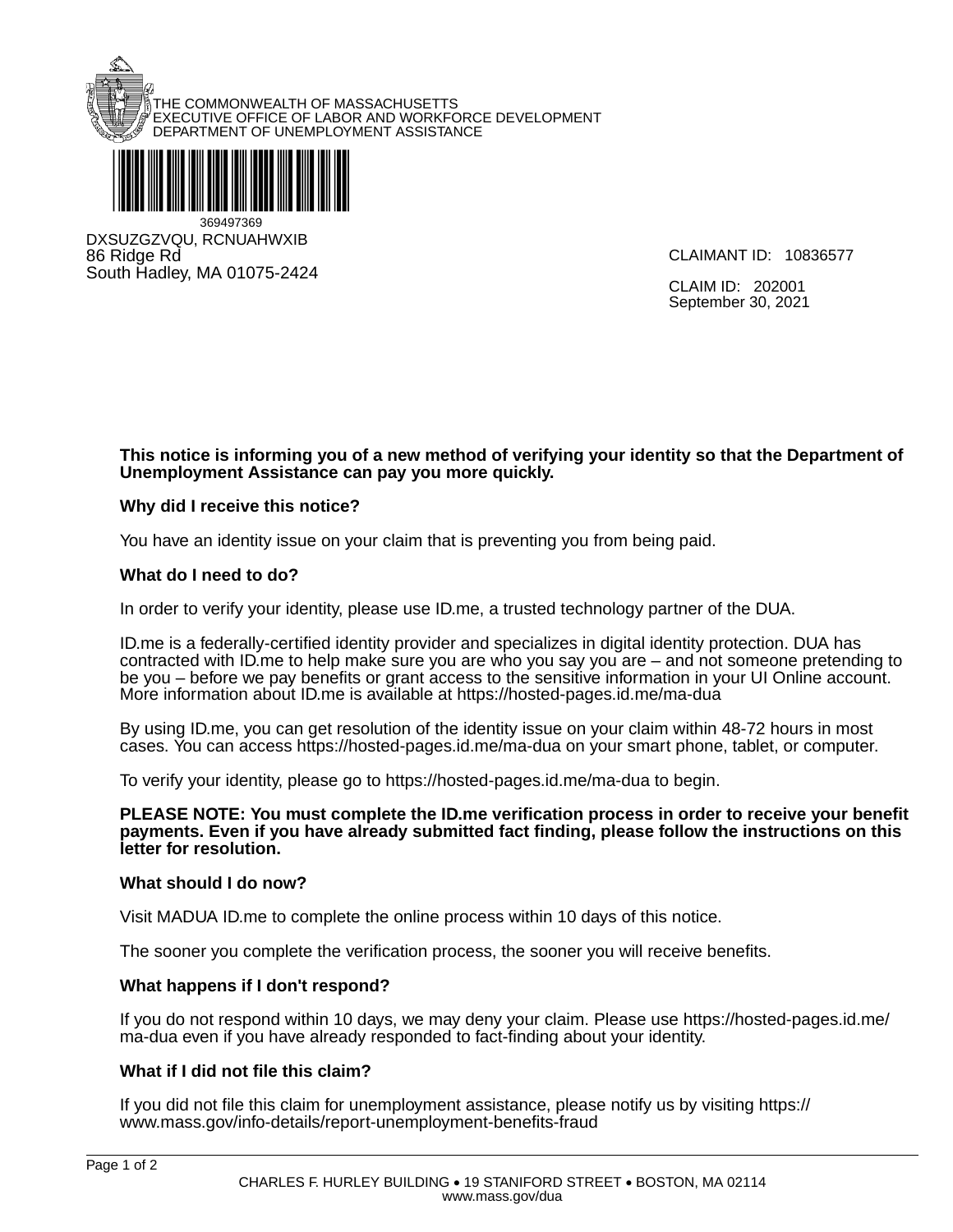You can also notify us by calling (877) 626-6800.

# **What if I have questions?**

For questions about your claim, call us at (877) 626-6800.

For questions about ID.me. visit https://hosted-pages.id.me/ma-dua